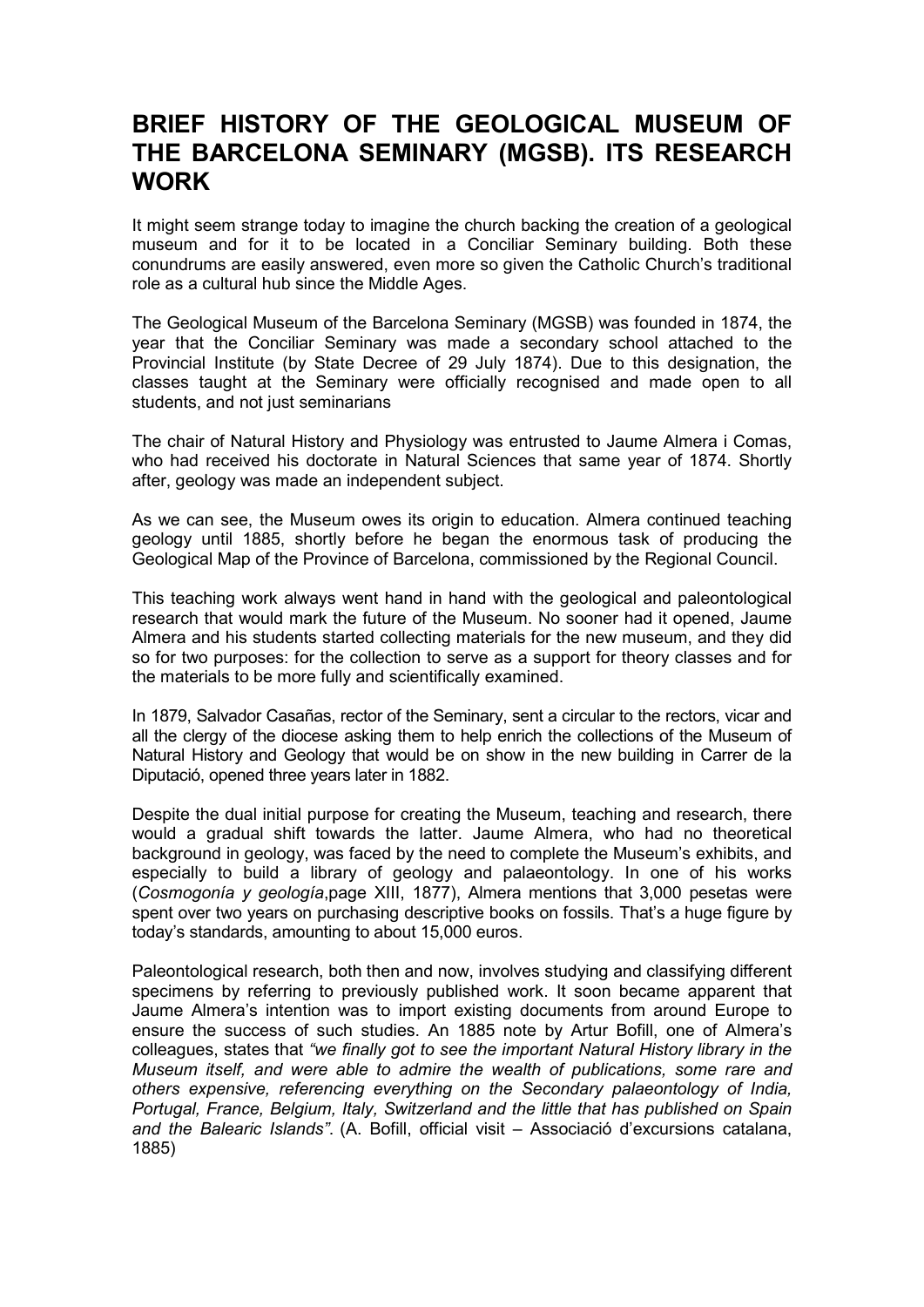It was then that Almera began his work in the field, following practical lessons with the geologist J. J. Landerer. It was Landerer who proposed Almera as a member of the Société Géologique de France, which he was already a member of along with many of the grand masters of geology. Almera was inducted to the Society on 3 December 1877, and from there went on to attend several of its meetings, as well as sessions of the International Geological Congress. It was from these experiences and the relationships he forged with other geologists around the world from then onwards that he embarked upon his research work. For example, in 1879 he and his colleague Artur Bofill began the paleontological study of Tertiary molluscs, which years later resulted in the publication of three monographs that are nowadays viewed as a masterpiece that was very much ahead of its time.

Almera was offered a unique opportunity to continue his geology research in the field: the creation, together with Bofill, of the Geological Map of the Province of Barcelona commissioned by the Provincial Council in 1885. When he realised what a huge endeavour that would be, Almera entrusted his geology classes and care of the museum to Joan Palou Dachs, who continued his teaching work until his death in 1919, the year when Almera also died.

From 1919 to 1926, all historical studies mention a crisis in the operation of the Museum. This crisis, evidently exacerbated by the death of Jaume Almera, had its origin in the transfer from 1918 onwards of Almera's collections and other documents related to his work on the Geological Map to the Martorell Museum, the idea being to create a single centre containing all exhibits and geological knowledge of Catalonia at the Geological Museum of Catalonia.

However, care was taken to maintain the Museum's collections, with the Martorell Museum being sent duplicate copies. The period also brought the loss of staff and documents related to the Geological Map, which until 1915 had always been held at the Seminary Museum. This decrease in human and material resources could have led to the disappearance of the Museum due to the lack of clear motives to keep it going.

The downward slide ended in 1926 with the appointment of a new Bishop of Barcelona, Josep Miralles, who immediately set out to raise the scientific level of the Seminary. He appointed specialist heads of studies to each subject, and the chair for Natural Sciences and Astronomy was given to one of Almera's former disciples, Josep Ramon Bataller.

Bataller injected new life into the Museum. His combination of field surveys and numerous publications had earned him major international recognition (among others the President of the French Republic named him a Doctor Honoris Causa by the University of Toulouse in Languedoc); he was a member of the Société Géologique de France and a professor at the Royal Academy of Sciences and Arts, as well as being the first lecturer on palaeontology at the University of Barcelona (1949).

This revitalisation led to an increase from 1926 to 1936 in the number of scientific publications at the Museum both by Josep Ramon Bataller and by other national or foreign researchers, as well as an increase in the number of new fossil specimens  $collected$  in fieldwork – to the extent that, although there was plenty of space, there was a shortage of display cases and filing cabinets, and new ones needed to be brought in with financial support from Bishop Miralles. A modern petrographic microscope was purchased in 1929 for the study of the hundreds of lithological sections that the seminary students prepared in their free time.

These materials and documents, the result of Bataller's dedication to cause, as well as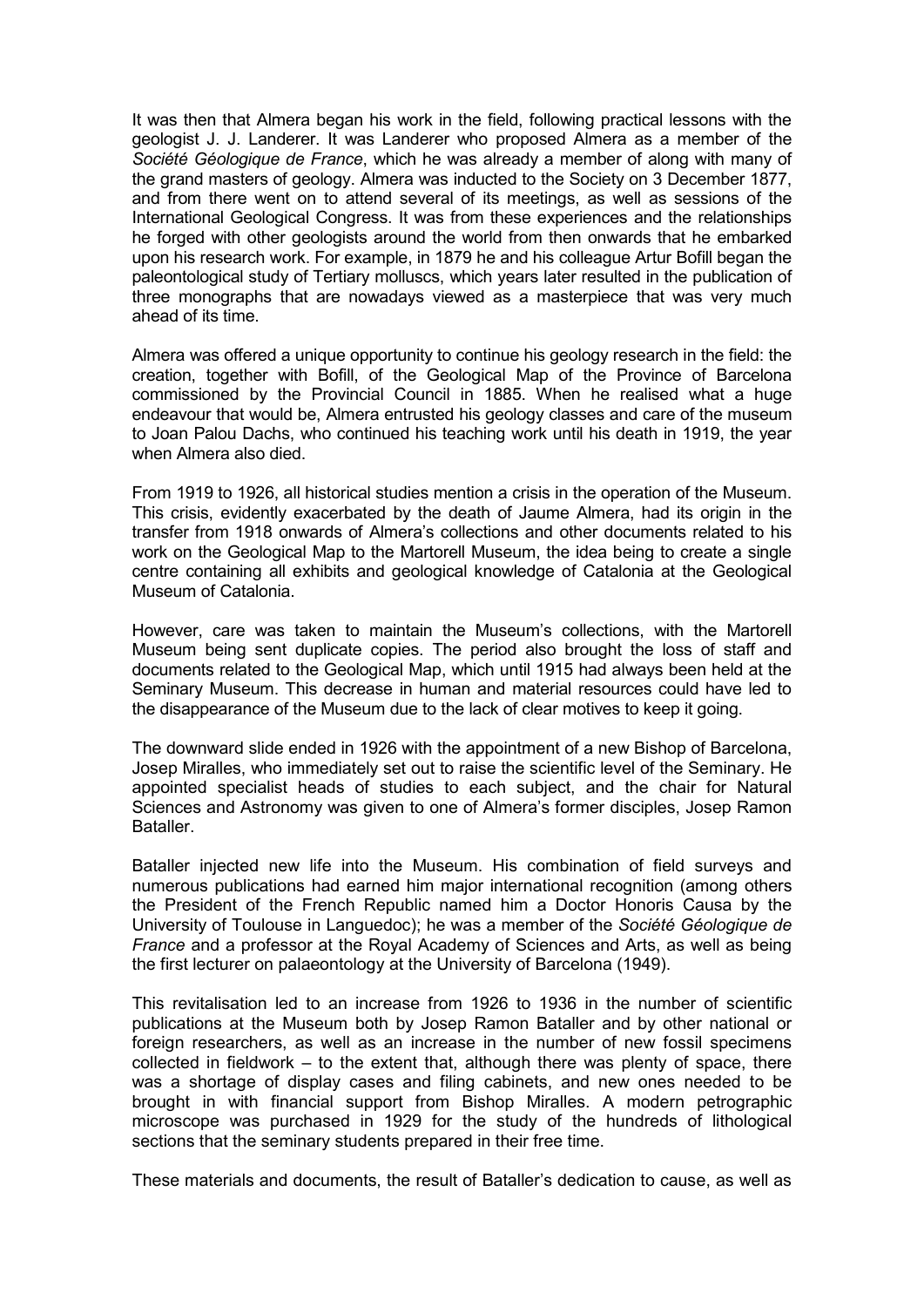the contributions of almost three generations of geologists, were virtually all lost during the Spanish Civil War (1936-1939) when the Seminary was practically destroyed.

When the war was over, Josep Ramon Bataller endeavoured to re-gather whatever scattered materials had been salvaged, and used these and those of Almera (which were fortunately all saved) to continue his field surveys, and with the help of his students, his scientific production increased at an extraordinary rate, while new display cases were built out of the remains of the former seminarians' beds.

With the intention of creating a publication to present the work done by the Museum's researchers and to foster exchange with other national and foreign scientific publications, the first volumes of Trabajos del Laboratorio de Geología ('Work of the Geology Laboratory') were produced in 1949.

Under Josep Ramon Bataller's direction, work began on numbering the fossil and mineral specimens in the Museum's collections, as well as an index with the corresponding cards for all the books and publications in the library. This process has continued through to the present day, nowadays together with the digitisation of all the fossil specimen data.

1951 brought the creation of the Palaeontology Section of the Centro Superior de Investigaciones Científicas (CSIC) in Barcelona, which had its headquarters in the Museum and was managed by Josep Ramon Bataller. This Section, together with the additional staff and funds, was a major driver of scientific research at the Museum, and led to Bataller attending a number of international congresses.

Josep Ramon Bataller died in 1962 and his successor was his disciple Lluís Via, who was already a teacher at the Seminary and a researcher at the CSIC. As he was not the holder of the chair of Palaeontology at the University, the Palaeontology Section was transferred to the University in 1963, but his membership of the CSIC meant that a new section of the CSIC could be created at the Museum in 1964, the subsidised Biostratigraphy Section, a partnership that would produce an enormous amount of work.

The most important of these was a file titled *Biostratigraphia hispanica* in which more than 25,000 fossil specimens classified at the Museum are compared and contrasted, giving rise to 2,500 biostratigraphy cards. It was the first time that such a file had ever been produced in Spain and was also ahead of most foreign museums. The cards contain stratigraphic data on each site and relate the different found and catalogued fossil specimens with their record number and physical location within the Museum. Some of these cards also contain site details, such as the stratigraphic column and references to articles published and deposited in the library.

Work continued on publishing the volumes of Trabajos del Laboratorio de Geología del Seminario de Barcelona that had started in Bataller's time. From 1963 to 1982 a total of 150 research studies were published.

Lluís Via continued the work of his predecessors to scientifically enrich the Museum, opening up what he called the 'research assistance service and research initiation service' to researchers and amateur enthusiasts. In ten years (1964-1974) it was visited by 316 researchers, 55 of whom were foreigners, and 217 were university students.

The following description of Lluís Via's endeavours was penned by the then dean of the Faculty of Geology at the University of Barcelona, Salvador Reguant: "The Seminary Geology Museum, especially since 1963, when Dr. Via took over its management, has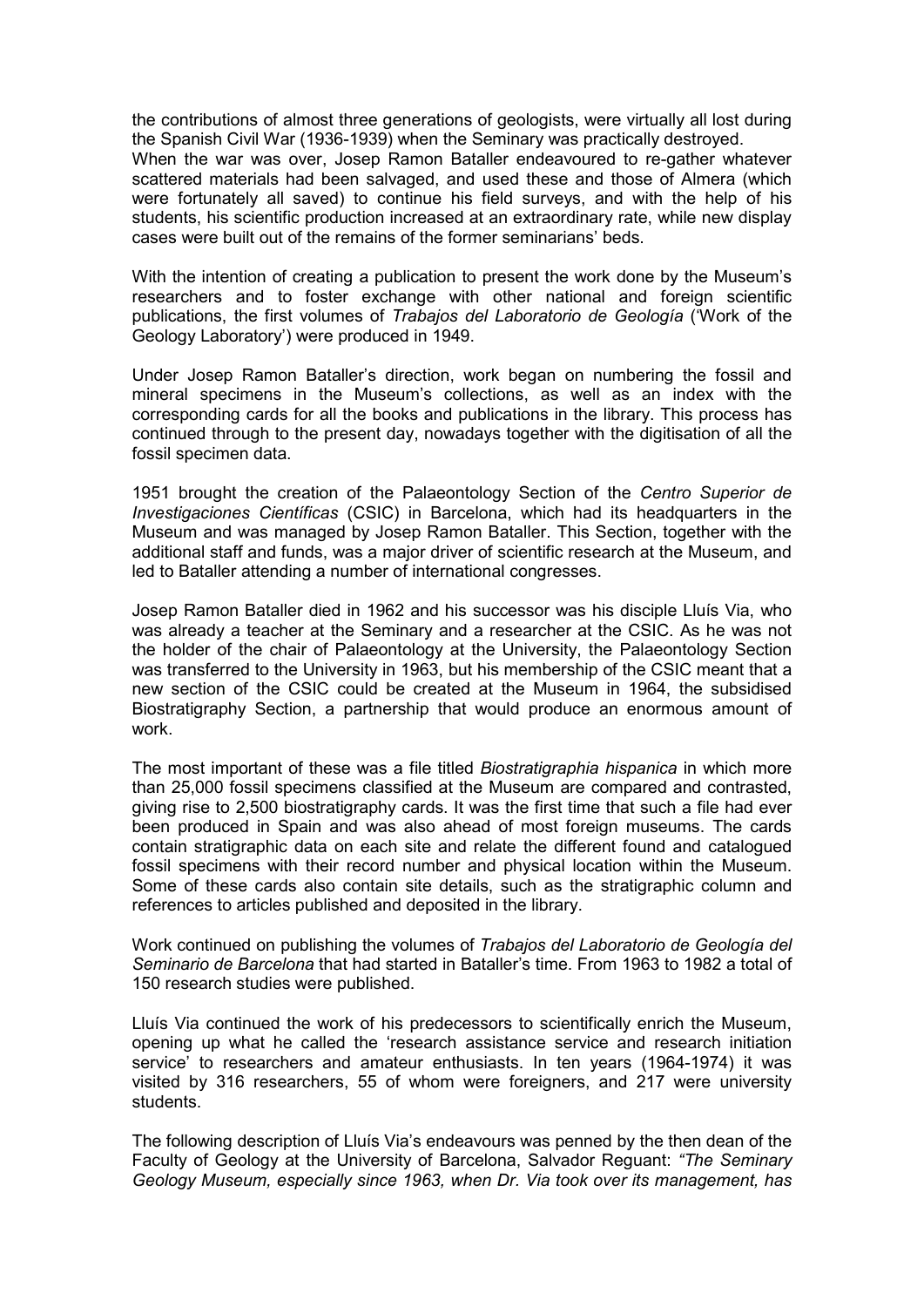decidedly taken on a pedagogical dimension, both in the installation of display cabinets organised for didactic purposes, and in the constant attention to university and other students in order to provide them with material, bibliography and precise guidelines for proper initiation in the fields of palaeontology and biostratigraphy ... the Geology Museum of the Barcelona Seminary is practically the only museum in Catalonia today, and probably in Spain, that has an adequate infrastructure for the collection, consultation and use of fossilised invertebrates, both in systematic and stratigraphic terms".

Under his management, the Museum was expanded and restructured, eventually occupying the same space as it does today. In 1966, the Seminary transferred new rooms so the building could be divided into the museum (which was open to the public), laboratory, library, offices and archives. Josep Ramon Bataller's personal library of 4,000 books and Marià Faura i Sans' collection of 2,000 were also incorporated, and by 1982, the Museum's library contained as many as 11,000 volumes and 4,300 articles.

During that period, the number of classified fossils rose to almost 40,000, of which 381 holotypes were deposited in the Museum's new 'Typotheque' display cabinet purchased in 1991. By then, the Museum's main hall had about fifty display cabinets, most of which were illuminated.

Apart from the improvements made to the library and to the Museum hall, significant investments were made in the laboratory with the purchase of several specialised instruments, including a complete set of photography equipment, new microscopes, cutting tools for fine sections and an ultrasonic device for cleaning microfossils, highlighting the importance that Lluís Via attached to research and the need to keep the Museum up to date.

On his death in 1991, he was replaced by his former assistant, Sebastià Calzada, who still manages the Museum today.

Under Calzada's leadership, the Museum has increased its presence in scientific society. He and other researchers at the MGSB have published a huge number of paleontological articles, and the determination of new species continues to increase, published in accordance with the strict standards of the present day, together with ongoing revision of earlier determinations. From 1991 to 2013, 316 new species were determined and their holotypes are now on display in the Typotheque. As of October 2020, there were 83,875 taxa deposited and registered in the general collection.

In 1994, and at the behest of Sebastià Calzada, the Friends of the Seminary Geological Museum association was created with the clear objective of using membership fees to provide financial support to the Museum's activities, and especially its periodical publications. There is a tight and active bond between the members of the association, who organise geological outings, visit other museums and disseminate important scientific news, particularly via its blog at museugeologic.blogspot.com.es.

The Museum currently publishes two periodicals:

• Batalleria, published once or twice a year since 1988, depending on the number of articles.

- Scripta, published in three different series, classified by topic:
	- Paleontological Series, with 20 issues published to date.
	- Miscellaneous Series, with 3.
	- Malacological Series, with 2.